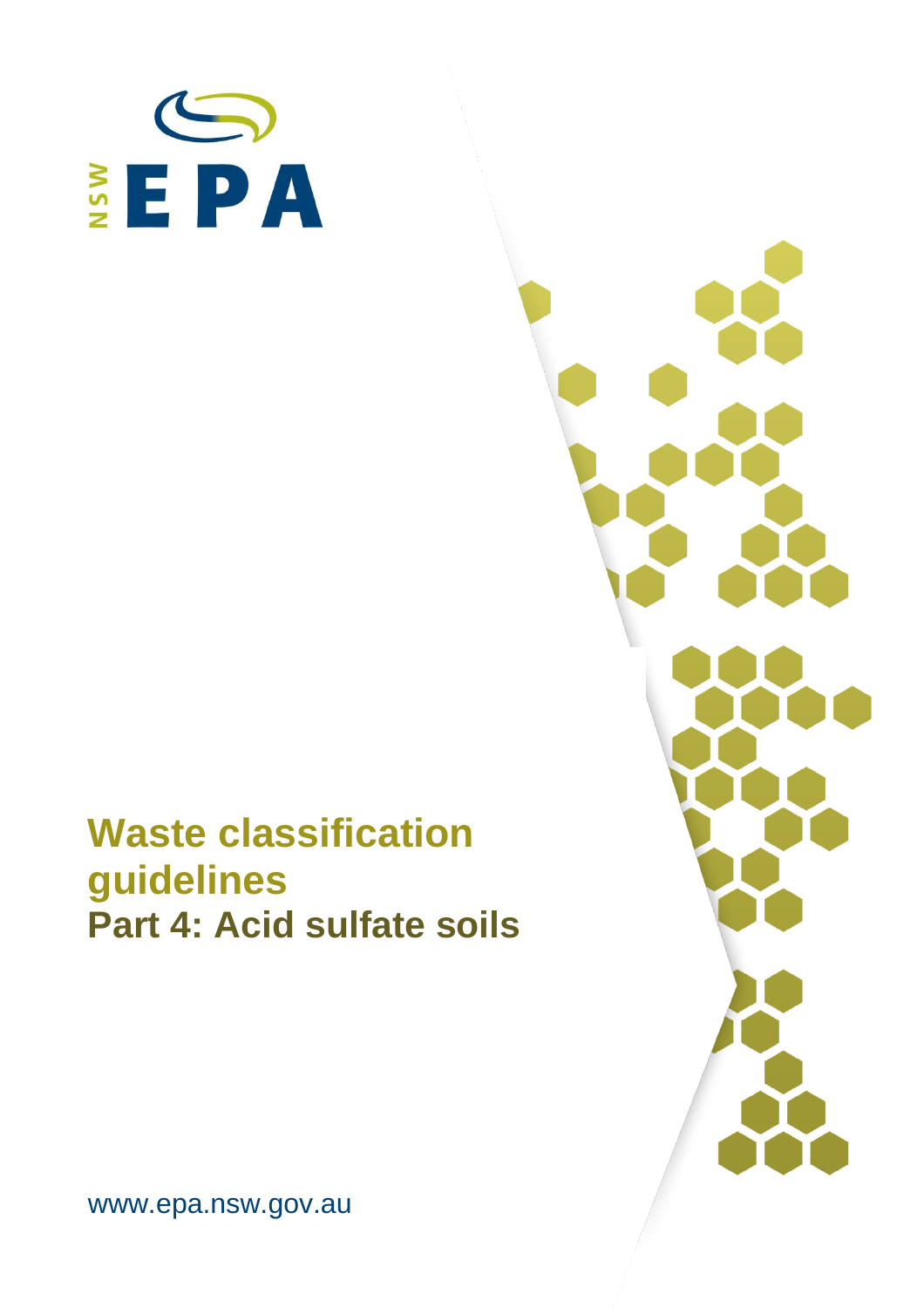© State of NSW, Environment Protection Authority.

The Environment Protection Authority (EPA) and the State of NSW are pleased to allow this material to be reproduced, for educational or non-commercial use, in whole or in part, provided the meaning is unchanged and its source, publisher and authorship are acknowledged. Specific permission is required for the reproduction of images.

#### **Disclaimer:**

The EPA has compiled this document in good faith, exercising all due care and attention. The EPA does not accept responsibility for any inaccurate or incomplete information supplied by third parties. No representation is made about the accuracy, completeness or suitability of the information in this publication for any particular purpose. The EPA shall not be liable for any damage which may occur to any person or organisation taking action or not on the basis of this publication. Readers should seek appropriate advice about the suitability of the information to their needs.

#### **Published by:**

NSW Environment Protection Authority (EPA) 59–61 Goulburn Street, Sydney PO Box A290 Sydney South NSW 1232

#### **Report pollution and environmental incidents**

Environment Line: 131 555 (NSW only) or [info@environment.nsw.gov.au](mailto:info@environment.nsw.gov.au) See also [www.epa.nsw.gov.au/pollution](http://www.epa.nsw.gov.au/pollution)

Phone: +61 2 9995 5000 (switchboard) Phone: 131 555 (NSW only – environment information and publication requests) Fax: +61 2 9995 5999 TTY users: phone 133 677, then ask for 131 555 Speak and listen users: phone 1300 555 727, then ask for 131 555

Email: [info@environment.nsw.gov.au](mailto:info@environment.nsw.gov.au) Website: [www.epa.nsw.gov.au](http://www.epa.nsw.gov.au/)

ISBN 978 1 74359 808 5 EPA 2014/0798

November 2014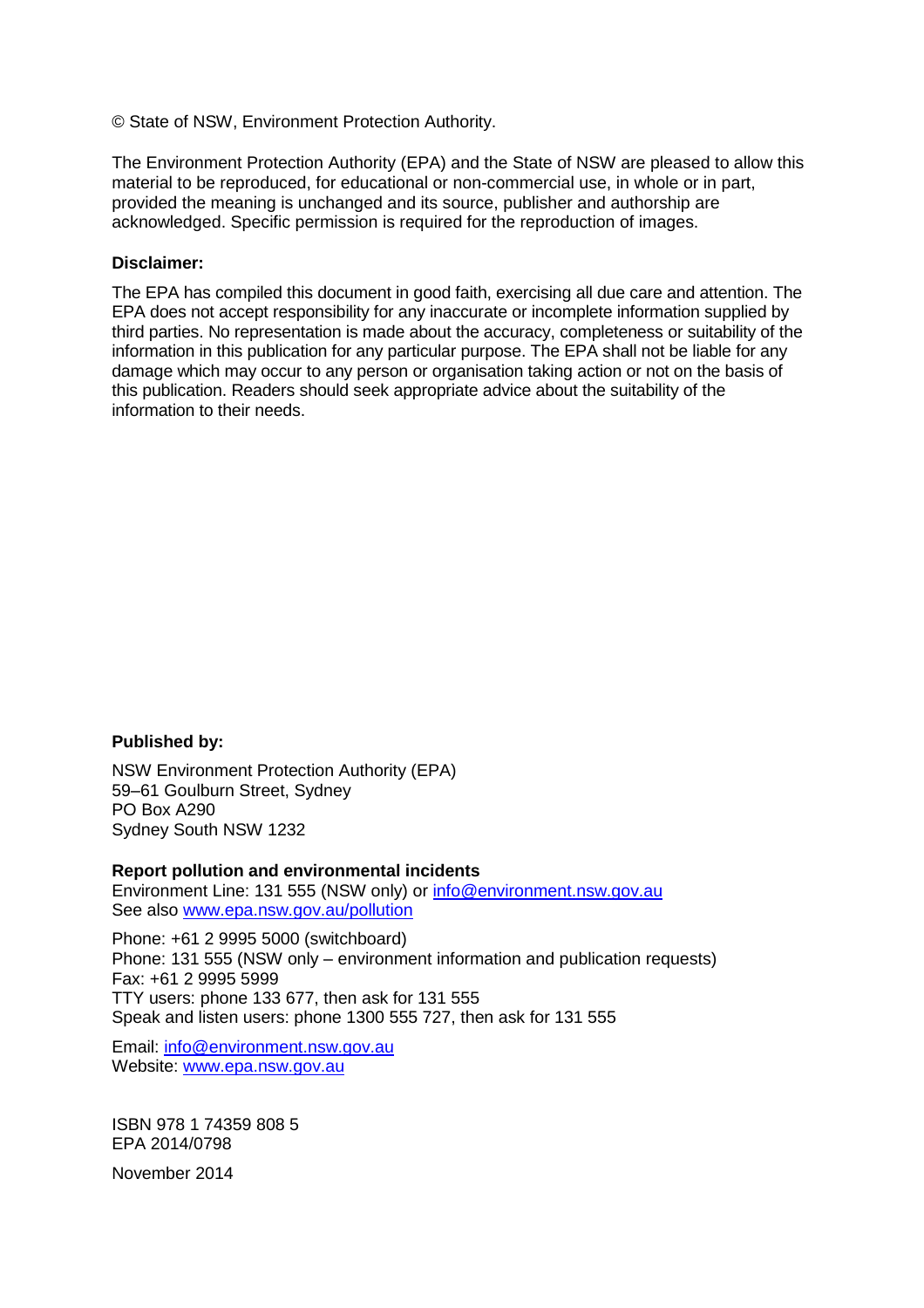# **Contents**

Classifying wastes into groups that pose similar risks to the environment and human health facilitates their management and appropriate disposal. It is the responsibility of those who generate waste to classify that waste. To assist waste generators classify the wastes they produce, the EPA has developed the *Waste Classification Guidelines* ('the Guidelines') which are a step-by-step process for classifying waste.

Generators and waste facilities must carefully follow the procedures in these Guidelines to ensure they comply with applicable laws in classifying their waste and safeguard protection of the environment and human health.

The Guidelines are comprised of the following sections, of which this document is Part 4:

Overview of the Guidelines

Part 1: Classifying waste

Part 2: Immobilisation of waste

Part 3: Waste containing radioactive material

Part 4: Acid sulfate soils

All sections of the Guidelines are available for download from the EPA website at [www.epa.nsw.gov.au/waste/classification.htm.](http://www.epa.nsw.gov.au/waste/classification.htm)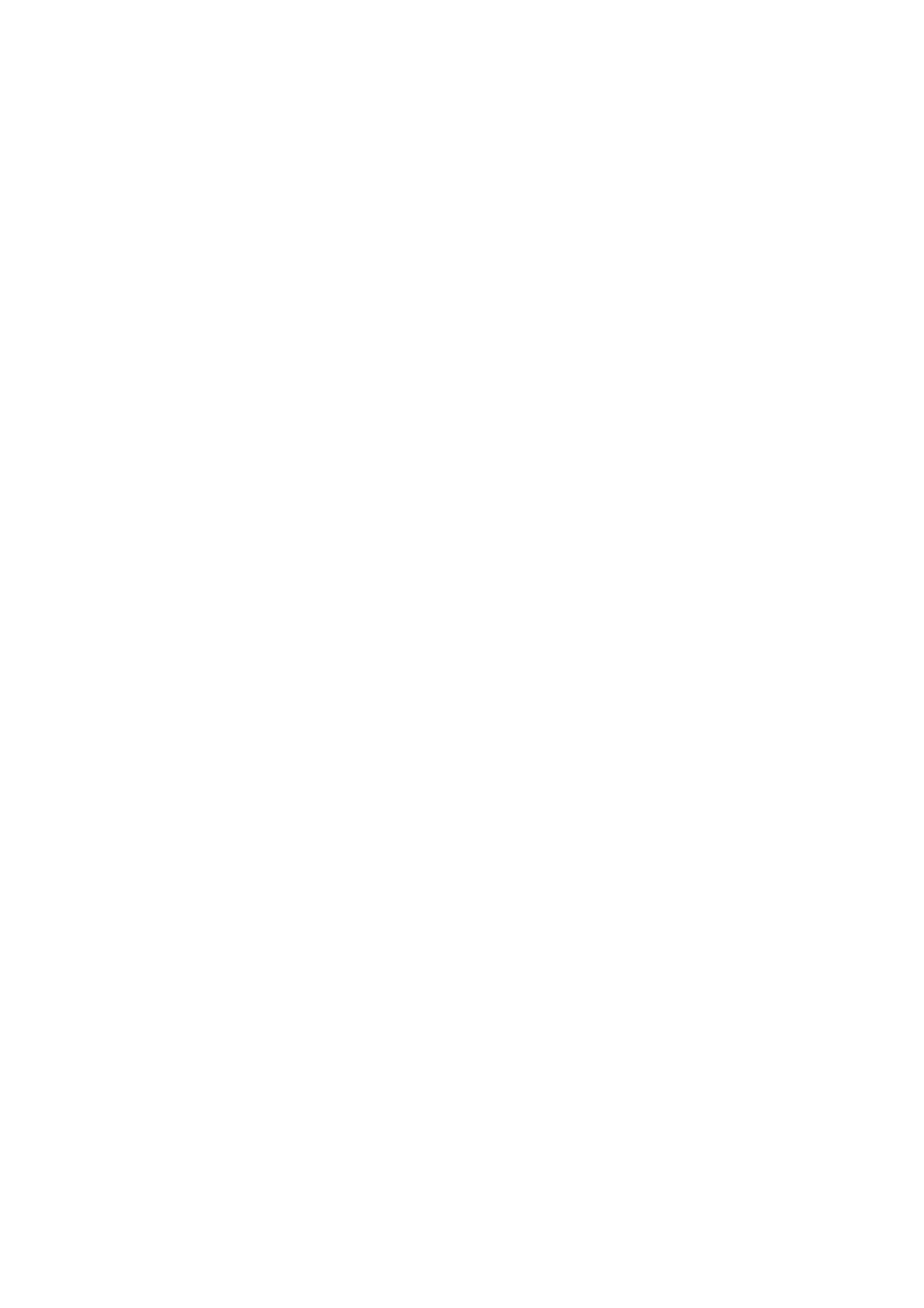# <span id="page-4-0"></span>**Introduction**

Acid sulfate soils (ASS) are those naturally occurring sediments and soils which contain sulfides, mainly iron sulfide and iron disulfide or their precursors. Exposure of these sulfides in the soil to oxygen – often as a result of drainage or excavation – can produce sulfuric acid, which may have a significant impact on the environment. Leaching of sulfuric acid into waterways can cause serious water quality problems, resulting in fish kills and damage to infrastructure, such as floodgates and bridges.

ASS are most commonly found in NSW along the coast and they need to be managed appropriately to avoid major environmental damage.

The NSW *Acid Sulfate Soils Manual<sup>1</sup>* (the ASS Manual) provides 'best practice' guidance for planning, assessing and managing activities in areas prone to developing ASS. The manual is available from the NSW Department of Planning: phone 1300 305 695.

## <span id="page-4-1"></span>**Using this part of the Guidelines**

This part of the EPA Waste Classification Guidelines (the Guidelines) applies to acid sulfate soils which are unable to be managed on-site. In these cases, off-site disposal to landfill is often the most appropriate management option.

Waste generators need to assess the status of ASS at their point of generation, using the techniques outlined in the ASS Manual. The ASS Manual also provides guidance for on-site management, while this part of the Waste Classification Guidelines details disposal requirements for ASS that need to be transported and managed off-site.

This document has advice on dealing with both 'potential' ASS and 'actual' ASS. The two types are often found together in the same soil profile, with actual ASS generally overlying potential ASS horizons.

# <span id="page-4-2"></span>**Potential acid sulfate soils**

Potential ASS are soils that contain iron sulfides or sulfidic materials that have not been exposed to air and thus are not oxidised. The pH of these soils in their undisturbed state is 5.5 or more, making them neutral or slightly alkaline. If not managed appropriately, potential ASS pose a considerable environmental risk: disturbance and exposure to air may render them severely acidic.

### <span id="page-4-3"></span>**Handling potential acid sulfate soils prior to disposal**

Potential ASS must be kept wet at all times during excavation and subsequent handling, transport and storage, until they can be disposed of safely. They must be received at the proposed disposal point within 16 hours of being dug up.

 $\overline{a}$ 

<sup>1</sup> Stone Y, Ahem, CR and Blunden, B 1998. *Acid Sulphate Soils Manual 1998*. Acid Sulphate Soils Management Advisory Committee (ASSMAC), Wollongbar, NSW.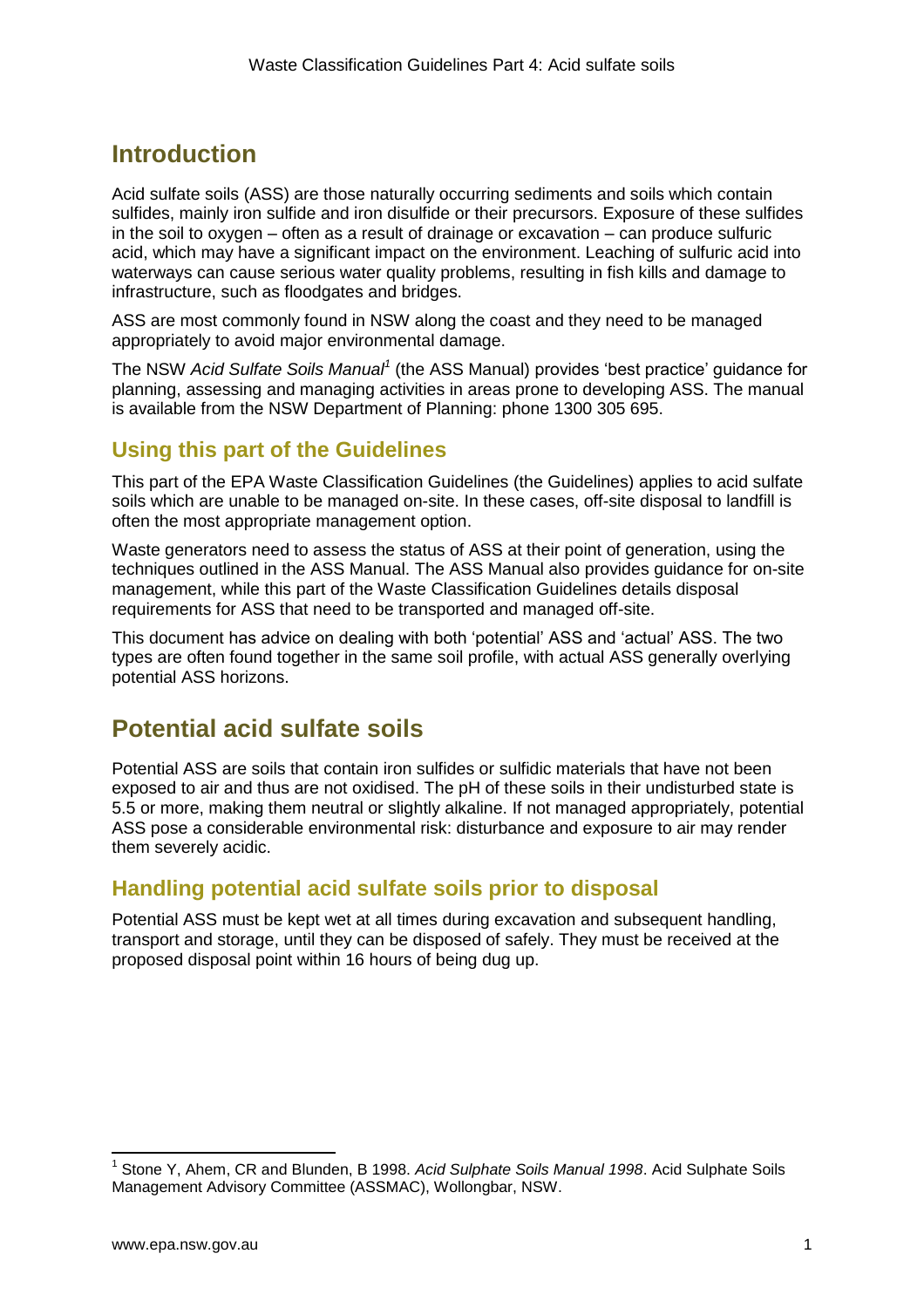# <span id="page-5-0"></span>**Disposal of potential acid sulfate soils** *below* **the water table**

Potential ASS may be disposed of in water below the permanent water table, provided:

- this occurs before they have had a chance to oxidise, i.e. within 24 hours of excavation and
- they meet the definition of 'virgin excavated natural material' (VENM) under the *Protection of the Environment Operations Act 1997*, even though they contain sulfidic ores or soils.

Landfills must be licensed by the EPA to dispose of potential ASS below the water table. EPA's Environment Line has details on facilities able to accept this waste: phone 131 555.

Potential ASS must be disposed of within 8 hours of their receipt at a landfill and kept wet at all times until their burial at least two metres below the lowest historical level of the water table at the disposal site.

Documentation must be provided to the occupier of the landfill for each truckload of potential ASS received, indicating that the soil's excavation, transport and handling have been in accordance with the ASS Manual, thus preventing the generation of acid.

The occupier of the disposal site must also test the pH of each load of soil received immediately prior to its placement under water using the test method(s) in the ASS Manual (Methods 21A and/or 21Af). These details, together with the pH of the soil recorded at the time of its extraction, must be retained by the occupier of the landfill site.

The disposal site's licence will outline what documentation needs to be kept and for how long.

Soil that has dried out, undergone any oxidation of its sulfidic minerals, or which has a pH of less than 5.5 must be treated by neutralisation and disposed of at a landfill that can lawfully accept it (see **Disposal of actual acid sulfate soils** below).

The pH of the water at the landfill into which the potential ASS is placed must not be less than 6.0 at any time. Landfill licence conditions require the occupiers of potential ASS disposal sites to regularly monitor the pH of ground and surface waters at their premises.

### <span id="page-5-1"></span>**Disposal of potential acid sulfate soils** *above* **the water table**

Where potential ASS cannot be classified as VENM or a suitable underwater disposal site at a landfill is not available, the soil must be treated in accordance with the neutralising techniques in the ASS Manual. After treatment the soil should be chemically assessed in accordance with Step 5 in Part 1 of the Waste Classification Guidelines, available at [www.epa.nsw.gov.au/waste/classification.htm.](http://www.epa.nsw.gov.au/waste/classification.htm) This will determine whether any other contaminants are present in the material. When the classification has been established, the soil should be disposed of to a landfill that can lawfully accept that class of waste.

# <span id="page-5-2"></span>**Actual acid sulfate soils**

Actual ASS contain highly acidic soil horizons or layers resulting from the aeration of soil materials that are rich in sulfides, primarily iron sulfide. This oxidation produces more hydrogen ions than the sediment is able to neutralise, resulting in soils with a pH of 5.5 or less when measured in dry season conditions. These soils can usually be identified by the presence of pale yellow mottles and coatings of jarosite.

### <span id="page-5-3"></span>**Treatment of actual acid sulfate soils prior to disposal**

Actual ASS must be treated by the generator of the waste before they can be considered for disposal. Treatment should be in accordance with the neutralising techniques outlined in the ASS Manual.